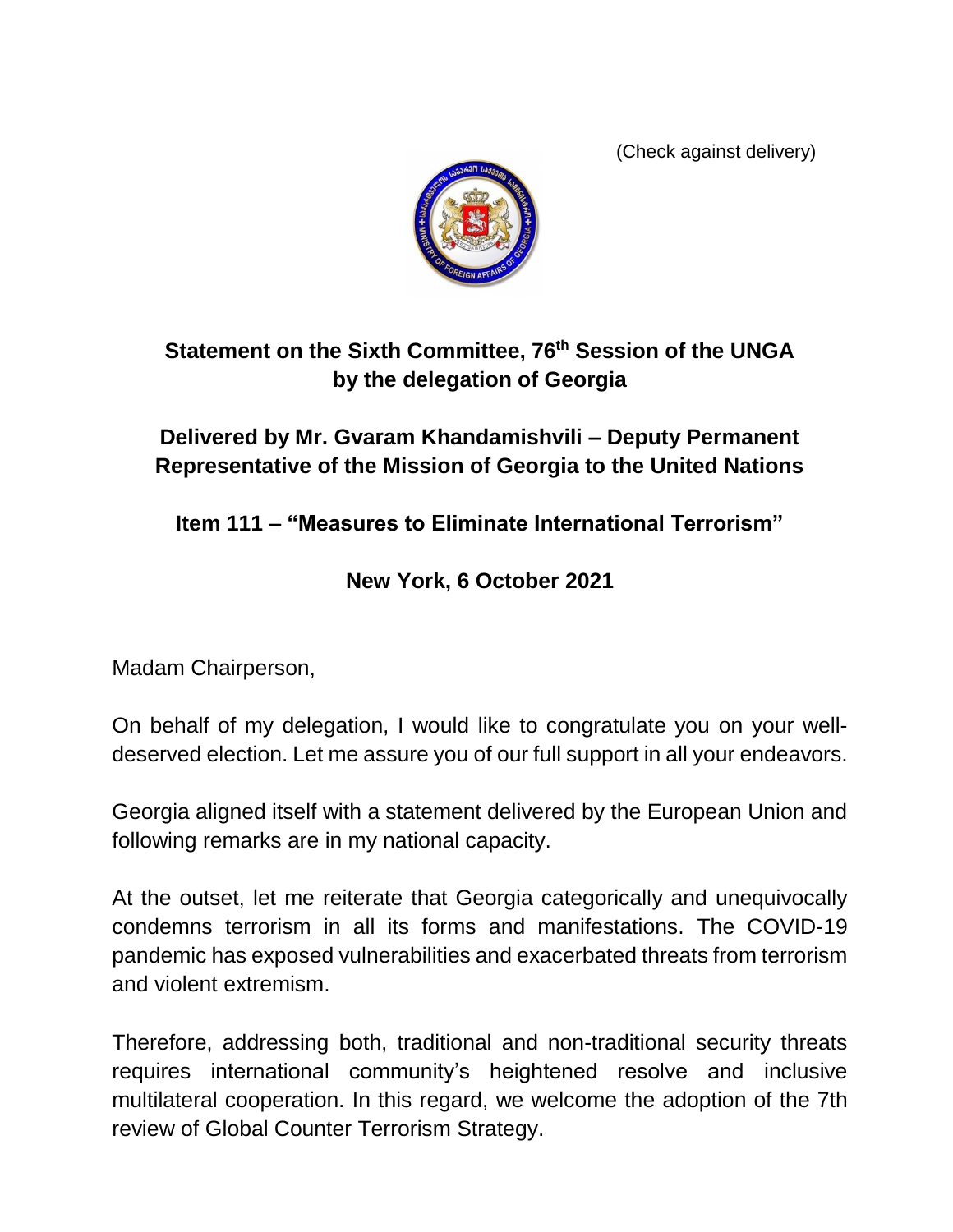Over the years, Georgia has made outsized contributions in the fight against terrorism, including through our robust participation in the Resolute Support Mission in Afghanistan. Today, we see the urgent need of international community's redoubled collective efforts to address the root causes of terrorism and focus on prevention.

While the direct impact of terrorism in Georgia is assessed as somewhat low, considering the global security landscape, no country is immune from this truly global threat to international peace and security. Therefore, the Government of Georgia works actively to detect and deal with continuously transforming landscape of terrorism and develop efficient, coherent and coordinated ways of responding to them.

At the national level, the Government of Georgia takes effective and comprehensive counter-terrorism measures. This includes upgrading legislative framework, carrying out law enforcement measures and ensuring effective coordination on national, bilateral, regional and international levels. At the same time, various projects and programs aimed at prevention and threat-reduction are implemented nation-wide.

The Government of Georgia is currently working to update the National Strategy of Georgia on Fight against Terrorism and respective Action Plan. Moreover, the process of drafting a new counter-terrorism strategy in cooperation with relevant agencies and the civil society is underway. **The document will focus on assessing new and evolving terrorist and extremist threats, and developing ways to combat them.**

Madam Chairperson,

In recent years, Georgia has made significant improvements on issues related to anti-money laundering and terrorism financing. In 2019, Georgia adopted new Law on Facilitating the Suppression of Money Laundering and Terrorism Financing, which creates legal mechanism for prevention, detection and suppression of money laundering and terrorism financing.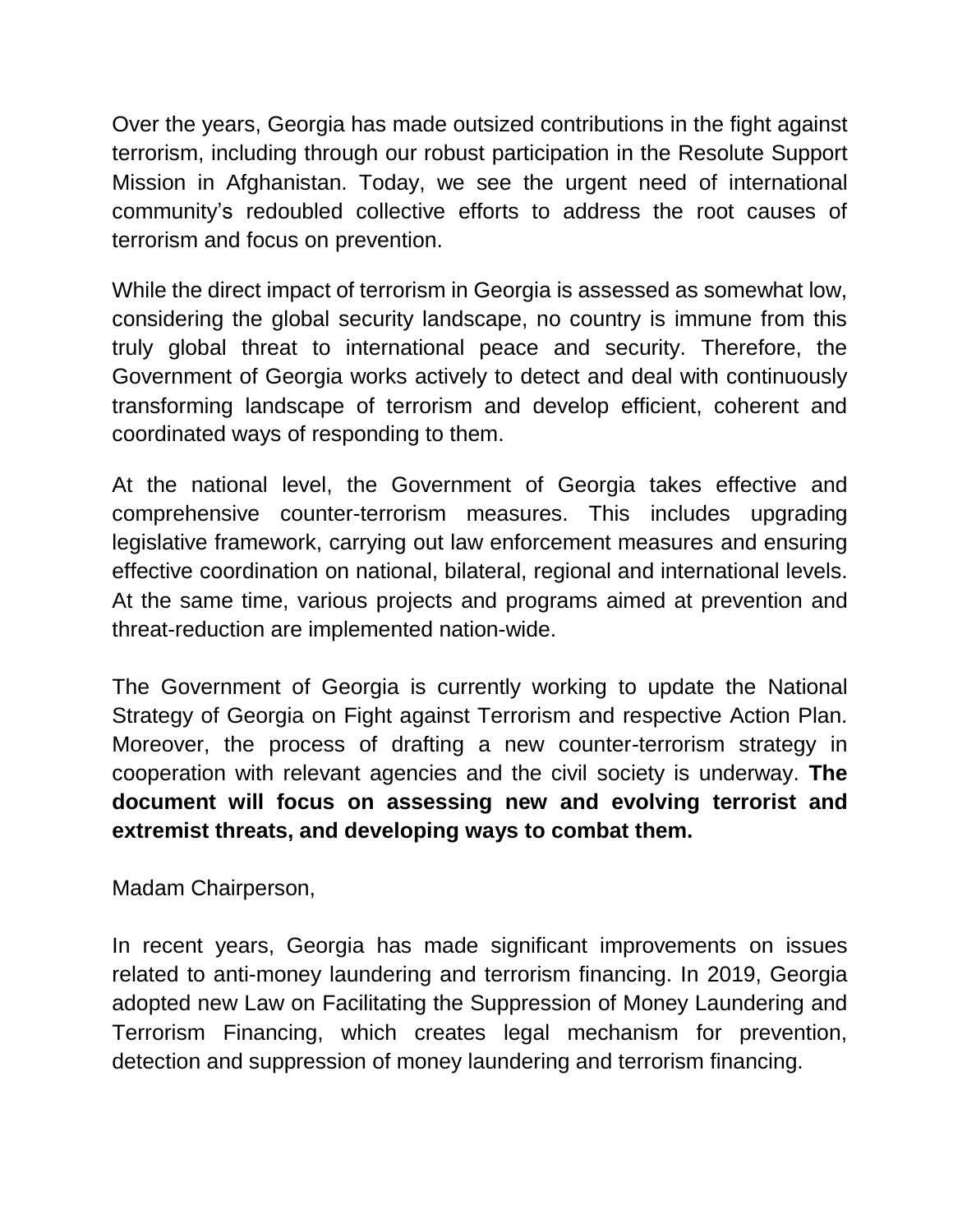In the same year, Government approved the National Money Laundering and Terrorism Financing Risk Assessment Report and related Action Plan. According to the report, Terrorism Financing risks in the country are assessed as low**.**

As a member of the Council of Europe Committee of Experts on the Evaluation of Anti-Money Laundering Measures and the Financing of Terrorism (MONEYVAL), Georgia was assessed, under the fifth evaluation round conducted during MONEYVAL's on-site visit in Tbilisi in 2019. Based on this assessment, the MONEYVAL discussed and approved the mutual evaluation report of Georgia in September 2020. The report highlighted the progress and achievements Georgia has made in recent years in Anti-Money Laundering and Combating the Financing of Terrorism. Report positively assesses Georgia's efforts in TF investigation and prosecution for having achieved a substantial level of effectiveness.

## Madam Chairperson,

Despite the numerous activities and policies of the Georgian Government to combat terrorism, continued illegal occupation of Abkhazia and Tskhinvali regions of Georgia by the Russian Federation prevents Georgian Government to carry out its activities on all of Georgia's territory. These regions are not only beyond the Georgian government's effective control, but remain inaccessible for international monitoring, including relevant UN bodies as well as the European Union Monitoring Mission, which has a clear mandate to access both occupied regions. As a result, grave security, human rights and humanitarian situation therein creates a fertile ground for all sorts of illicit activities, including spread of terrorism and pose serious threat to regional and international peace and security. We call on the Russian Federation to allow unhindered and immediate access of international monitoring mechanisms to Georgian regions of Abkhazia and South Ossetia/Tskhinvali and live up to its obligations under the EU-mediated August 2008 Ceasefire Agreement.